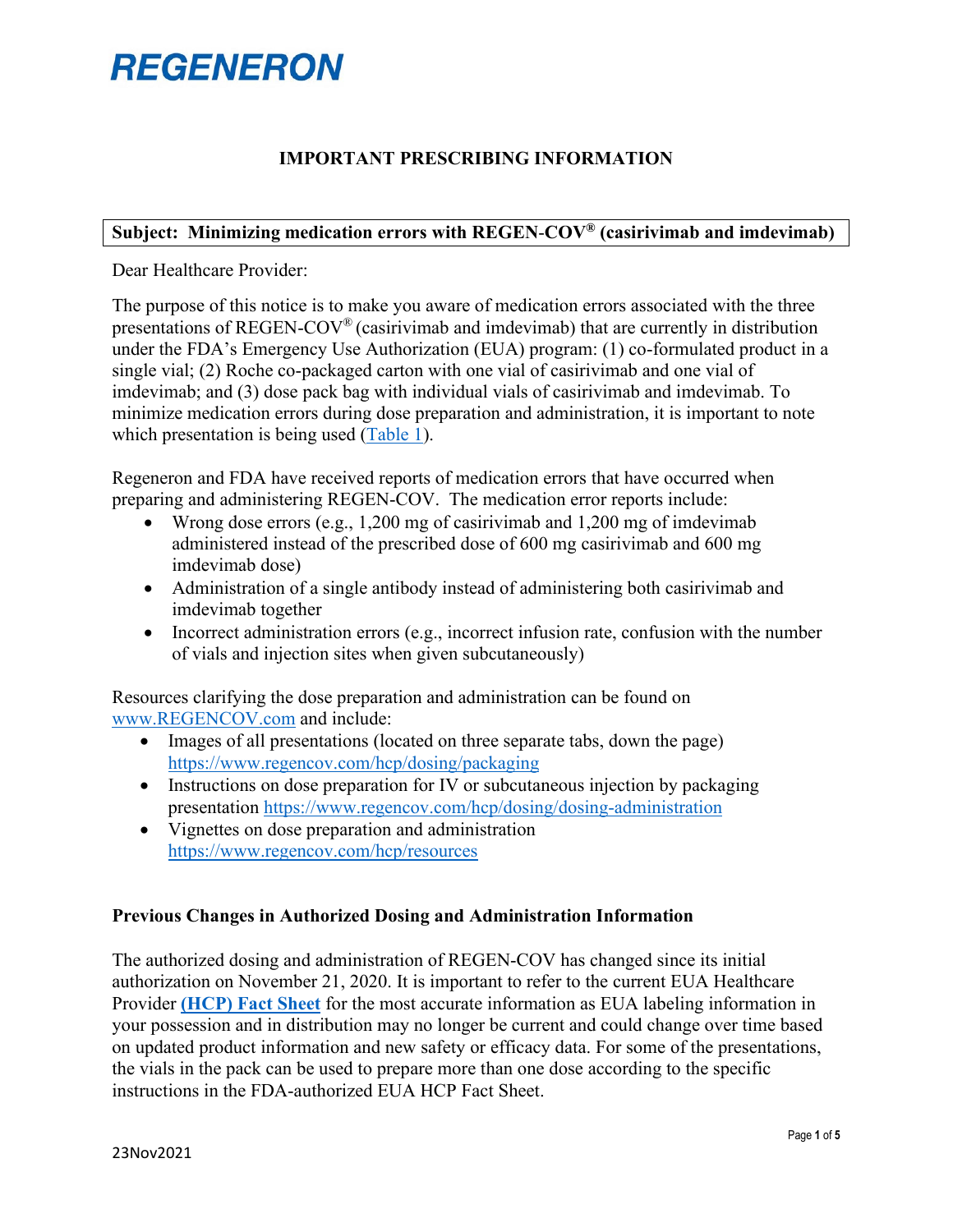<span id="page-1-0"></span>

| <b>Presentation</b>                                                                                               | Image                                                                                                                                                                                                                                                                                                                                                                                                                                                                         | <b>Contents</b>                                                                                                                                                                                                                                                                                                                                                                                                     |
|-------------------------------------------------------------------------------------------------------------------|-------------------------------------------------------------------------------------------------------------------------------------------------------------------------------------------------------------------------------------------------------------------------------------------------------------------------------------------------------------------------------------------------------------------------------------------------------------------------------|---------------------------------------------------------------------------------------------------------------------------------------------------------------------------------------------------------------------------------------------------------------------------------------------------------------------------------------------------------------------------------------------------------------------|
| <b>Carton with</b><br>Co-formulated<br>Product in a<br><b>Single Vial</b>                                         | IK 61755-039-01<br>REGEN-COV<br>njection<br>50 mg / 60 mg per mL'<br>Refer to FDA-authorized Fact Sheets for detailed instructions<br>dosage, preparation, and rogte of administration<br>ne under Emergency Use Authorization (EUA)<br>One 10 ml Single-Dose Vial, Discard unused portio<br>0 ml Single-Dose Val. 31:                                                                                                                                                        | Carton with one 10 mL vial containing<br>600 mg of casirivimab and 600 mg of<br>imdevimab<br>Each mL contains 60 mg of<br>casirivimab and 60 mg of imdevimab                                                                                                                                                                                                                                                        |
| Roche<br>Co-packaged<br><b>Carton with 1</b><br>Vial of<br>Casirivimab<br>and 1 Vial of<br>Imdevimab <sup>a</sup> | Casirivimab and<br>Imdevimab 120 mg/mL<br>concentrate for solution for<br>infusion<br>i 20 mg/mL<br>Mmab 120 myn!<br>devimab 120 mg/m<br>rertate for solution for<br>tate for solution?<br>"32 mg/11.1 mL<br>Katri diudon<br>Roch<br>2 vids of 20 mL                                                                                                                                                                                                                          | Two carton configurations:<br>Carton co-packaged with<br>11.1 mL vial containing 1,332<br>mg of casirivimab (120 mg/mL)<br>and<br>11.1 mL vial containing 1,332<br>mg of imdevimab $(120 \text{ mg/mL})$                                                                                                                                                                                                            |
|                                                                                                                   | Casirivimab and<br>מוצגות הבית<br>יוצגות<br>Imdevimab 120 mg/mL<br>ncentrate for solution for infusion<br>120 mg/mL<br>For intravenous use after dilution<br>2 kgs of 6 mil                                                                                                                                                                                                                                                                                                   | Carton co-packaged with<br>2.5 mL vial containing 300 mg<br>of casirivimab (120 mg/mL) and<br>2.5 mL vial containing 300 mg<br>of imdevimab (120 mg/mL)                                                                                                                                                                                                                                                             |
| <b>Dose Pack Bag</b><br>with<br><b>Individual</b><br><b>Vials of</b><br>Casirivimab<br>and<br>Imdevimab           | imii.<br>puna<br>millin<br>min.<br>龖<br><b>ANS</b><br>$\frac{1}{\sqrt{2}}\frac{1}{\sqrt{2}}\frac{1}{\sqrt{2}}\frac{1}{\sqrt{2}}\frac{1}{\sqrt{2}}\frac{1}{\sqrt{2}}\frac{1}{\sqrt{2}}\frac{1}{\sqrt{2}}\frac{1}{\sqrt{2}}\frac{1}{\sqrt{2}}\frac{1}{\sqrt{2}}\frac{1}{\sqrt{2}}\frac{1}{\sqrt{2}}\frac{1}{\sqrt{2}}\frac{1}{\sqrt{2}}\frac{1}{\sqrt{2}}\frac{1}{\sqrt{2}}\frac{1}{\sqrt{2}}\frac{1}{\sqrt{2}}\frac{1}{\sqrt{2}}\frac{1}{\sqrt{2}}\frac{1}{\sqrt{2}}$<br>TILLE | Each dose pack bag contains individual<br>vials of casirivimab and imdevimab in<br>varying configurations (either $2, 5$ , or 8<br>cartons) such that a total of 1,200 mg of<br>casirivimab and 1,200 mg of<br>imdevimab is available for use.<br>The dose pack bag containing 2 cartons<br>has 1 vial of 1,332 mg of casirivimab<br>and 1 vial of 1,332 mg of imdevimab.<br>The dose pack bag containing 5 cartons |
|                                                                                                                   |                                                                                                                                                                                                                                                                                                                                                                                                                                                                               | has 1 vial of 1,332 mg of casirivimab<br>and 4 vials of 300 mg of imdevimab or<br>4 vials of 300 mg of casirivimab and 1<br>vial of 1,332 mg of imdevimab.                                                                                                                                                                                                                                                          |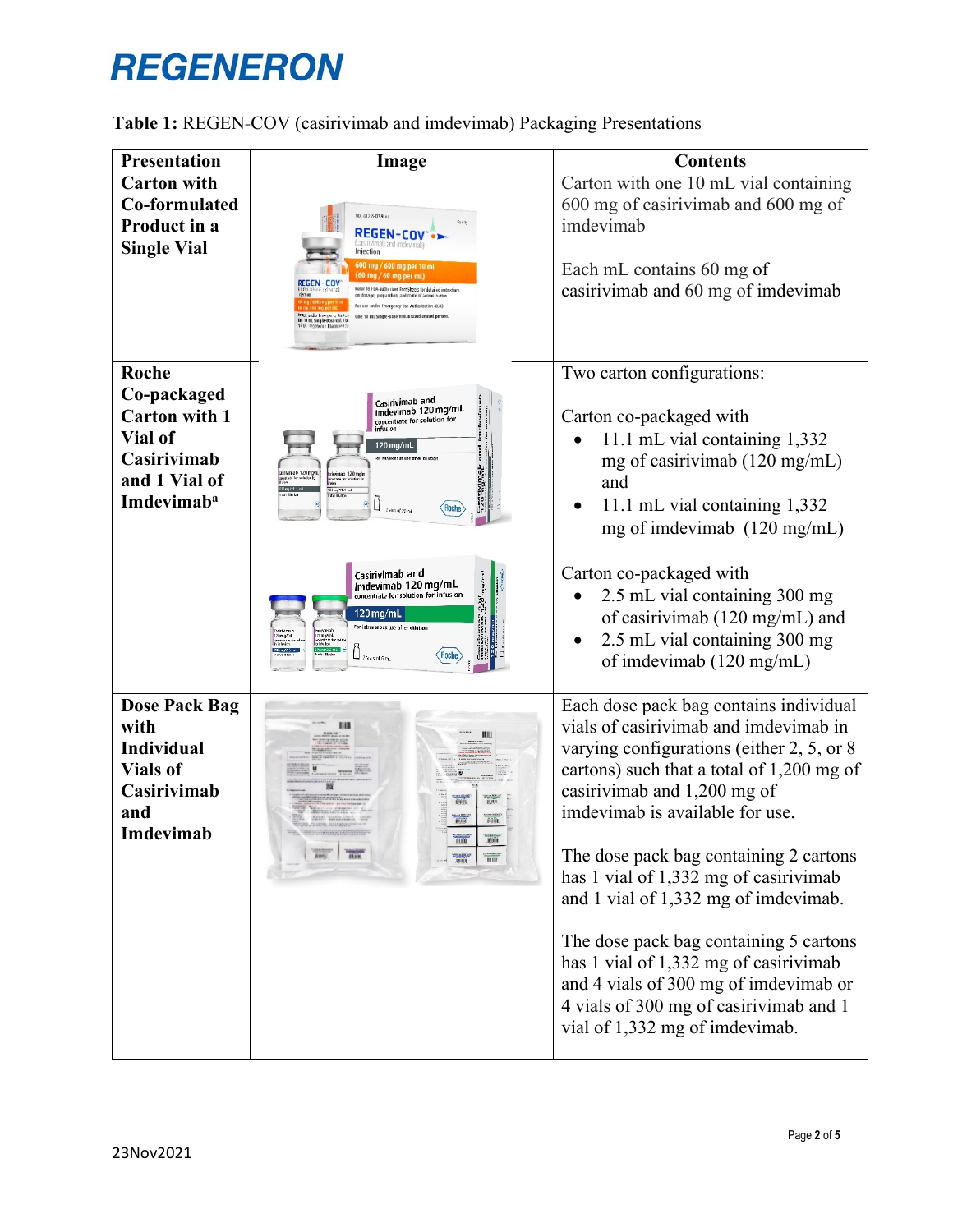| The dose pack bag containing 8 cartons<br>has 4 vials of 300 mg of imdevimab<br>and 4 vials of 300 mg of casirivimab. |
|-----------------------------------------------------------------------------------------------------------------------|
| Each mL contains casirivimab 120<br>mg/mL or imdevimab $120 \text{ mg/mL}$                                            |
| Each dose pack includes a one-page<br>informational document. <sup>b</sup>                                            |

<sup>a</sup> The co-packaged cartons were manufactured by Regeneron's development partner Roche Pharmaceuticals and are being distributed by Regeneron, to increase the available doses of casirivimab and imdevimab.

<sup>b</sup> The one-page informational document contains inaccurate dosing information as per the current HCP fact sheet. The QR code on the document can be used to obtain the most current [HCP Fact](https://www.regeneron.com/downloads/treatment-covid19-eua-fact-sheet-for-hcp.pdf)  [Sheet.](https://www.regeneron.com/downloads/treatment-covid19-eua-fact-sheet-for-hcp.pdf)

### **HEALTHCARE PROVIDER ACTION**

- Information about the use of REGEN-COV may change over time. Stay current with the latest Fact Sheet for Health Care Providers [\(https://www.regeneron.com/sites/default/files/treatment-covid19-eua-fact-sheet-for](https://www.regeneron.com/sites/default/files/treatment-covid19-eua-fact-sheet-for-hcp.pdf)[hcp.pdf\)](https://www.regeneron.com/sites/default/files/treatment-covid19-eua-fact-sheet-for-hcp.pdf).
- All formulations and presentations of REGEN-COV can be used to prepare treatment or post-exposure prophylaxis doses for intravenous infusion or subcutaneous injection.
- Due to multiple presentations of REGEN-COV, it is important to educate staff on identifying the presentations and preparing doses accurately with each presentation at your site. Online resources are available at [www.REGENCOV.com.](http://www.regencov.com/)
- Store REGEN-COV in the refrigerator in the original carton or bag. Do not open cartons or dose pack bag until the time at which the intravenous infusion or the subcutaneous injections will be prepared.
- Do not comingle REGEN-COV presentations. Exercise caution to differentiate the co‑formulated carton (containing a single vial of co-formulated product) from the Roche co‑packaged carton (containing individual vials of casirivimab and imdevimab).
- Healthcare providers should ensure their Electronic Health Records (EHRs) have all product information in the system to allow for the use of the three presentations to prepare doses for intravenous infusion or subcutaneous injection for treatment or post-exposure prophylaxis. Create alerts to remind providers that:
	- o if preparing an intravenous infusion, casirivimab and imdevimab must be administered together after dilution.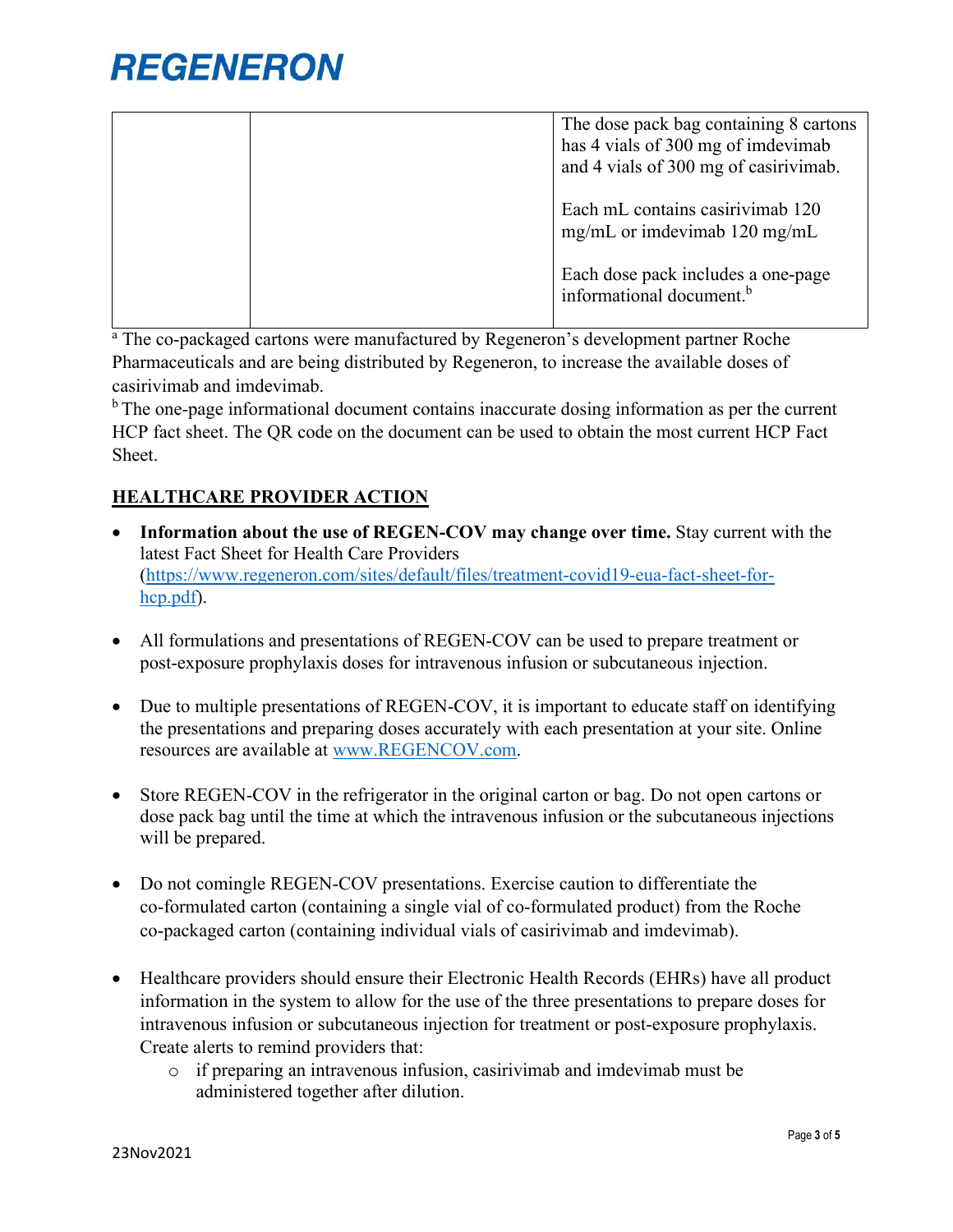- $\circ$  for intravenous infusion, update infusion system library with current infusion rate information and reminders to use in-line or add-on filter during administration.
- $\circ$  if preparing subcutaneous injections, label the individual syringes to ensure the patient receives all syringes comprising a single dose. The syringes must be administered consecutively, each at a different injection site as instructed in the HCP Fact Sheet.
- Specific considerations for Roche co-packaged carton:
	- o The barcode on the co-packaged carton label may not register with U.S. scanning systems and does not include NDCs on the carton. There is no barcode on the copackaged vial labels. Institutions should manually input the product information into their systems to confirm the barcode systems do not provide incorrect information when the product is scanned. Alternative procedures, including checking the label information manually and/or applying site-generated barcodes, should be instituted to assure that the correct drug product is being used for dose preparation.
- Specific considerations for dose pack bags:
	- o The informational document in the plastic bag should be discarded as it contains outdated information. Refer to the current EUA [HCP Fact Sheet.](https://www.regeneron.com/downloads/treatment-covid19-eua-fact-sheet-for-hcp.pdf)
	- o The label on the dose pack bag is incorrect. It states that the bag includes one complete treatment dose of REGEN-COV. However, the dose pack bags contain enough product to prepare more than one dose, depending on the authorized use.

### *Reporting Adverse Events and Medication Errors*

Under the EUA, all serious adverse events and all medication errors potentially related to casirivimab and imdevimab must be reported within 7 calendar days from the onset of the event. Serious adverse event reports and medication error reports should be submitted to FDA's MedWatch program using one of the following methods:

- Complete and submit the report online: [www.fda.gov/medwatch/report.htm,](http://www.fda.gov/medwatch/report.htm) or
- Complete and submit a postage-paid Form FDA 3500 [\(https://www.fda.gov/media/76299/download\)](https://www.fda.gov/media/76299/download) and return by mail (MedWatch, 5600 Fishers Lane, Rockville, MD 208529787, or by fax (1-800-FDA-0178), or
- Call 1-800-FDA-1088 to request a reporting form.

Please provide a copy of all FDA MedWatch forms to Regeneron via fax (1-888-876-2736) or email [\(medical.information@regeneron.com\)](mailto:medical.information@regeneron.com).

Healthcare providers should direct questions about REGEN-COV (casirivimab with imdevimab) packaging or use to the Regeneron Medical Information Department at 1-844-734-6643 or to [medical.information@regeneron.com.](mailto:medical.information@regeneron.com)